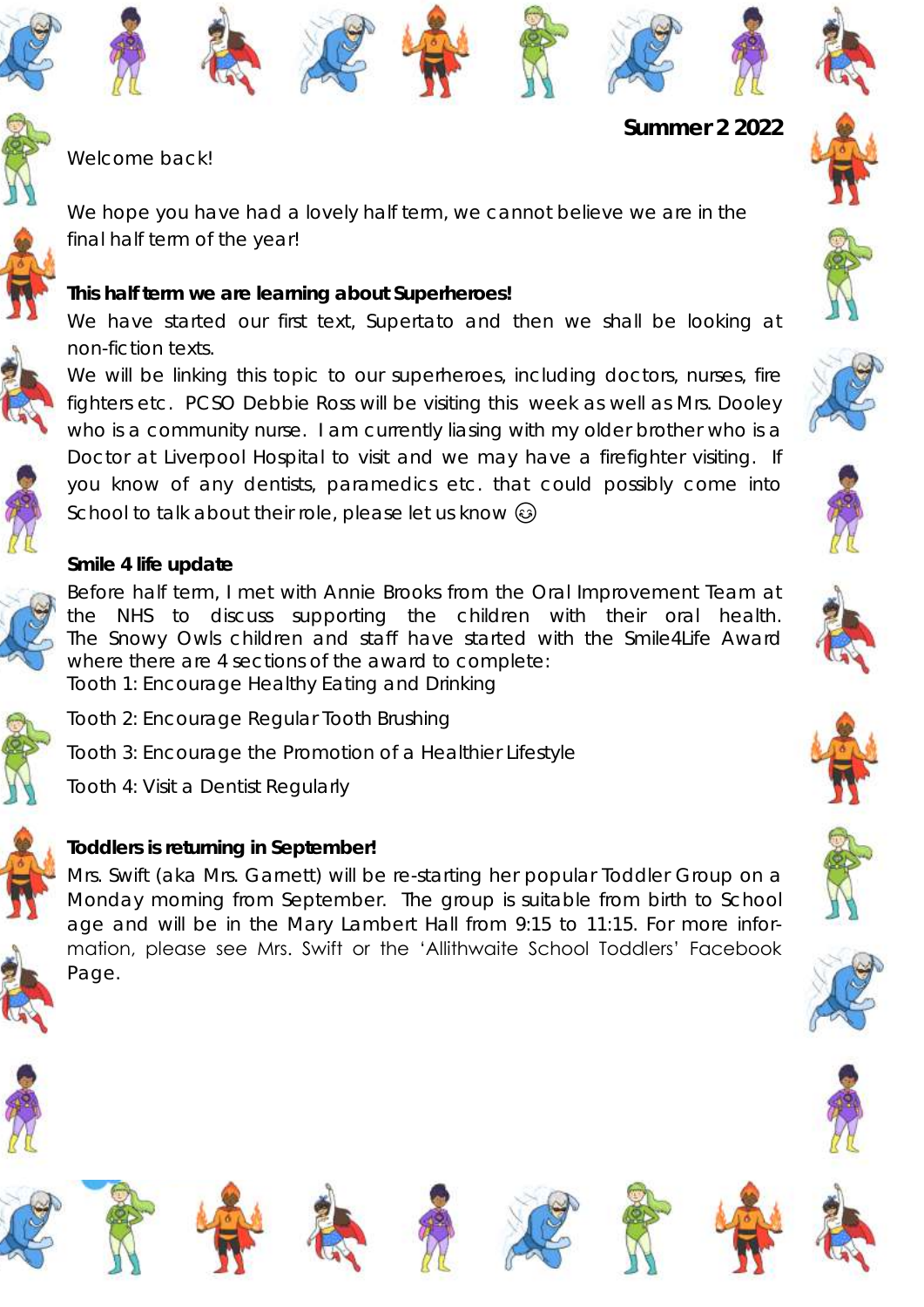



**Nursery Rhyme packs: Nursery** 

































**Reception transition to Year 1**

Mrs. Stanway, the Year 1 teacher will be popping into Class over the next few weeks to see the Reception children. The Reception children will also be spending a morning in their class with the now, Year 1 children and Mrs. Stanway.

The PTA have bought Snowy Owls a bag of Nursery Rhymes for the Nursery children to take home for a week to share with their family and learn a new nursery rhyme a week. Please take care with these resources and ensure that all

of the pieces are returned so other families can enjoy these – thank you.

# **Tapestry**

Tapestry will be back ASAP – thank you to those who spotted it currently isn't working. It is wonderful to see that Tapestry is a useful tool. Reception parents, at the end of the term, I shall download your journal and send it to via email. I'm afraid they are too long to print as they are usually 400-600 pages long!

### **Reports**

Before the end of term, you will receive your child's written report. I must admit I did end up a bit teary writing them, the children have worked so hard over the past year and we are so proud of everything that they have achieved.



# **Father's Day Activity**

We hope you enjoyed the afternoon session, if you could email me some feedback about the session to: snowyowls@allithwaite.cumbria.sch.uk, it would be wonderful, thank you.



# **Summer Holiday catch up**

The summer holidays are nearly here and I know that not everyone has each others contact details. We are unable to share other peoples contact details but wondered if we suggested that families meet at Allithwaite Park every Thursday at 2pm. Would this be something you would like to engage in?